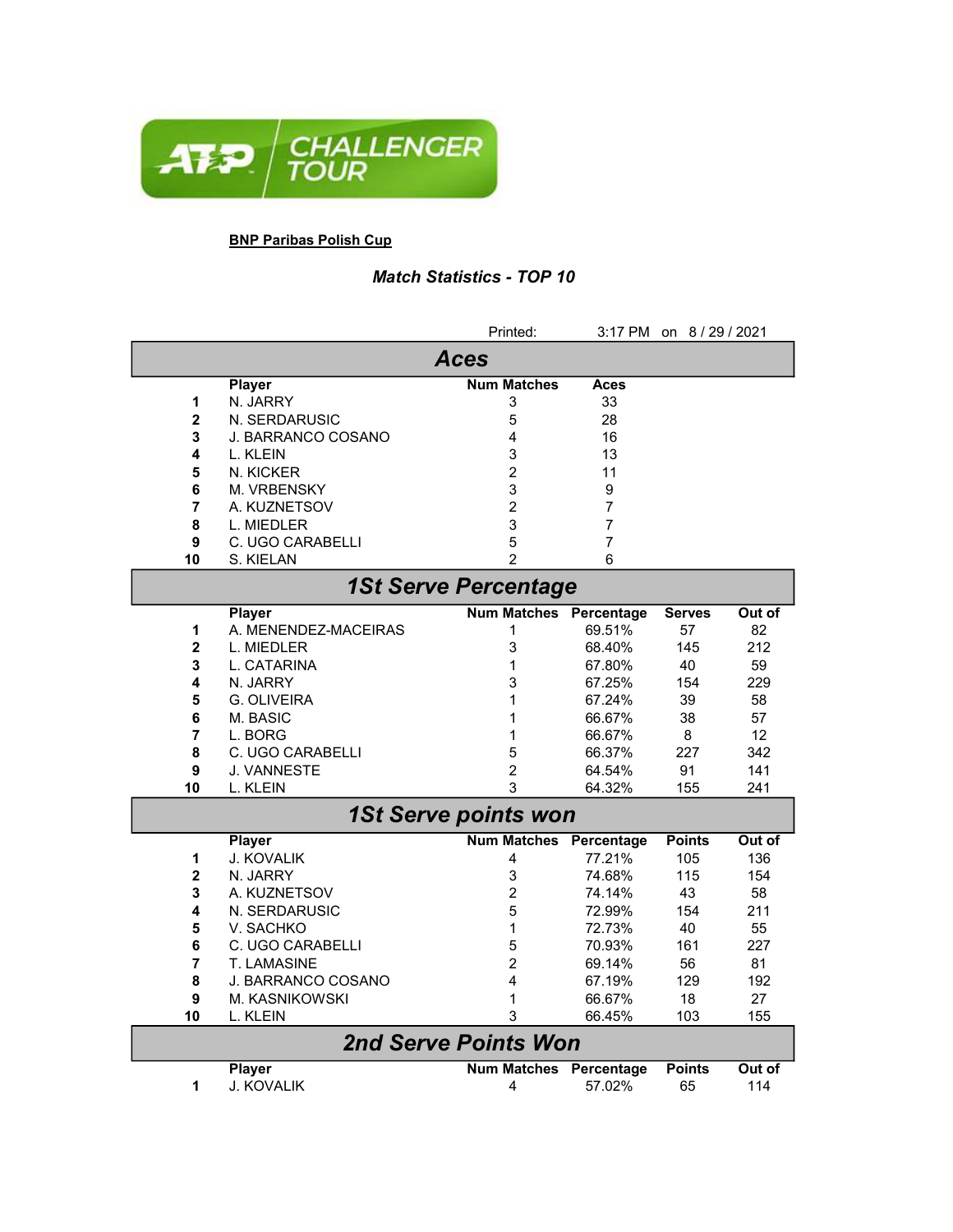|             |                                          | $\overline{c}$                |                      |               |          |
|-------------|------------------------------------------|-------------------------------|----------------------|---------------|----------|
| $\mathbf 2$ | N. KICKER                                |                               | 56.63%               | 47            | 83       |
| 3           | O. LUZ                                   | 1                             | 55.88%               | 19            | 34       |
| 4           | N. SERDARUSIC                            | 5                             | 54.96%               | 72            | 131      |
| 5           | A. ERLER                                 | 1                             | 53.66%               | 22            | 41       |
| 6           | N. JARRY                                 | 3                             | 53.33%               | 40            | 75       |
| 7           | <b>J. BARRANCO COSANO</b>                | 4                             | 53.06%               | 78            | 147      |
| 8           | C. UGO CARABELLI                         | 5                             | 53.04%               | 61            | 115      |
| 9           | L. KLEIN                                 | 3                             | 52.33%               | 45            | 86       |
| 10          | L. MIEDLER                               | 3                             | 50.75%               | 34            | 67       |
|             |                                          | <b>Service Games Won</b>      |                      |               |          |
|             | <b>Player</b>                            | <b>Num Matches</b>            | Percentage           | <b>Games</b>  | Out of   |
| 1           | L. BORG                                  | 1                             | 100.00%              | 1             | 1        |
| $\mathbf 2$ | J. KOVALIK                               | 4                             | 88.10%               | 37            | 42       |
| 3           | C. UGO CARABELLI                         | 5                             | 84.62%               | 44            | 52       |
| 4           | N. KICKER                                | $\overline{2}$                | 83.87%               | 26            | 31       |
| 5           | N. SERDARUSIC                            | 5                             | 83.64%               | 46            | 55       |
| 6           | N. JARRY                                 | 3                             | 82.05%               | 32            | 39       |
| 7           | <b>J. BARRANCO COSANO</b><br>T. LAMASINE | 4                             | 78.43%<br>77.27%     | 40            | 51       |
| 8<br>9      | L. KLEIN                                 | $\overline{2}$<br>3           | 75.68%               | 17<br>28      | 22<br>37 |
| 10          | A. KUZNETSOV                             | 2                             | 75.00%               | 12            | 16       |
|             |                                          |                               |                      |               |          |
|             |                                          | <b>Break Points Saved</b>     |                      |               |          |
|             | <b>Player</b>                            | <b>Num Matches</b>            | Percentage           | <b>Points</b> | Out of   |
| 1           | L. BORG                                  | 1                             | 100.00%              | 1             | 1        |
| $\mathbf 2$ | N. KICKER                                | $\overline{2}$                | 77.27%               | 17            | 22       |
| 3<br>4      | N. BORGES<br><b>J. BARRANCO COSANO</b>   | $\overline{2}$<br>4           | 75.00%<br>71.05%     | 18<br>27      | 24<br>38 |
| 5           | M. VRBENSKY                              | 3                             |                      | 24            |          |
| 6           | <b>E. FURNESS</b>                        | $\overline{2}$                | 68.57%<br>66.67%     | 16            | 35<br>24 |
| 7           | L. KLEIN                                 | 3                             | 65.38%               | 17            | 26       |
| 8           | S. KIELAN                                | $\overline{2}$                | 64.71%               | 11            | 17       |
| 9           | T V. SACHKO                              | 1                             | 63.64%               | 7             | 11       |
| 9           | T D. ALTMAIER                            | $\overline{2}$                | 63.64%               | 7             | 11       |
|             |                                          |                               |                      |               |          |
|             | <b>Points Won against first serve</b>    |                               |                      |               |          |
| 1           | <b>Player</b><br>L. BORG                 | <b>Num Matches</b>            | Percentage<br>57.14% | <b>Points</b> | Out of   |
|             |                                          | 1                             | 43.86%               | 4             | 7        |
| 2<br>3      | D. AJDUKOVIC<br>A. ERLER                 | 1                             | 43.21%               | 25<br>35      | 57<br>81 |
| 4           | V. SACHKO                                | 1                             | 39.22%               | 20            | 51       |
| 5           | L. MIEDLER                               | 3                             | 38.66%               | 46            | 119      |
| 6           | S. KIELAN                                | $\overline{c}$                | 38.46%               | 35            | 91       |
| 7           | J. BARRANCO COSANO                       | 4                             | 38.25%               | 83            | 217      |
| 8           | A. SHEVCHENKO                            | 1                             | 37.50%               | 18            | 48       |
| 9           | <b>T. LAMASINE</b>                       | 2                             | 37.36%               | 34            | 91       |
| 10          | O. LUZ                                   | 1                             | 36.76%               | 25            | 68       |
|             | <b>Points won against second serve</b>   |                               |                      |               |          |
|             | <b>Player</b>                            | <b>Num Matches Percentage</b> |                      | <b>Points</b> | Out of   |
| 1           | <b>J. NIKLES</b>                         | 1                             | 69.57%               | 16            | 23       |
| $\mathbf 2$ | A. MENENDEZ-MACEIRAS                     | 1                             | 60.00%               | 15            | 25       |
| 3           | M. KASNIKOWSKI                           | 1                             | 60.00%               | 9             | 15       |
| 4           | L. BORG                                  |                               | 60.00%               | 3             | 5        |
| 5           | C. UGO CARABELLI                         | 5                             | 57.05%               | 89            | 156      |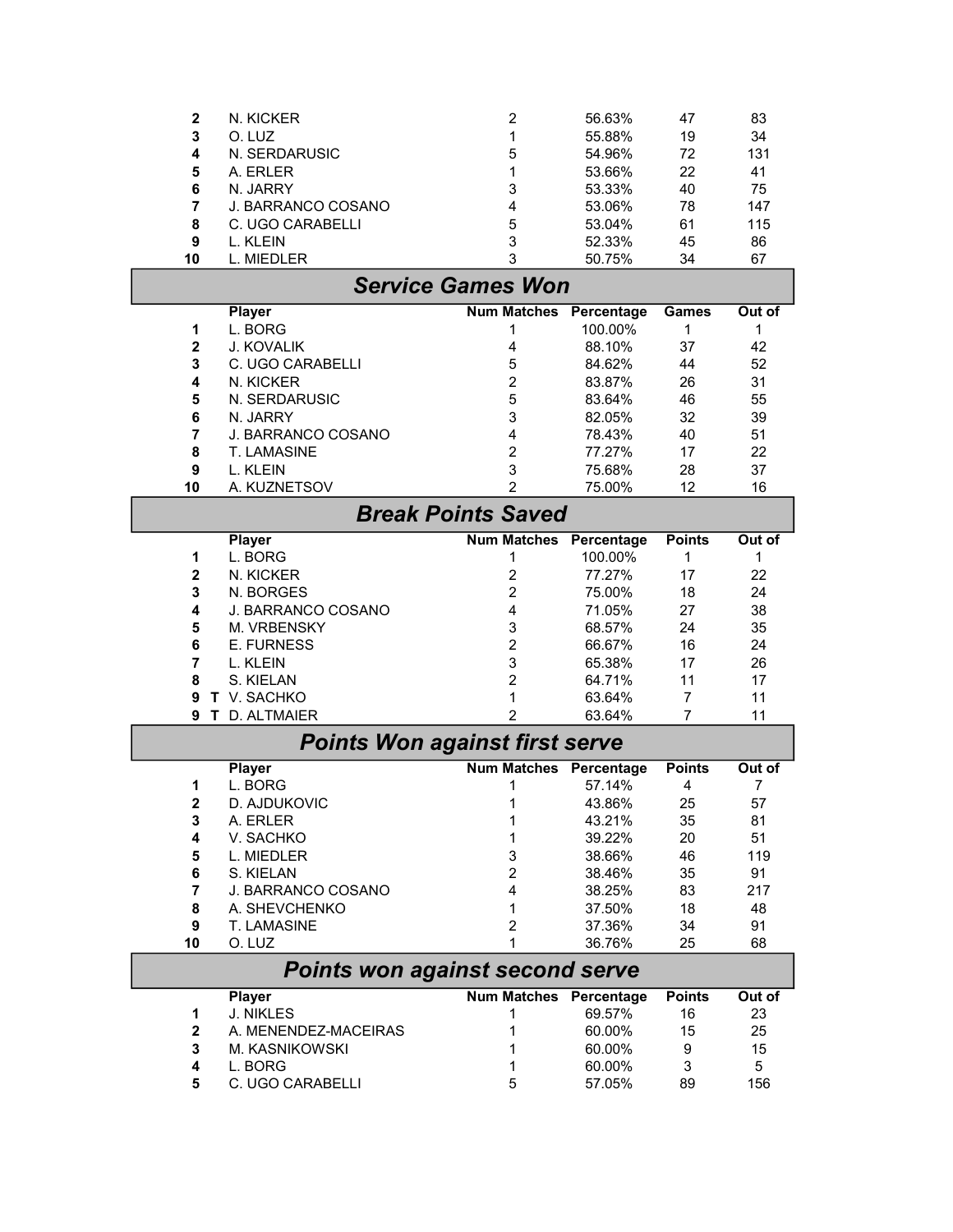| 6                       | M. VRBENSKY                              | 3                             | 55.79%            | 53             | 95             |  |  |
|-------------------------|------------------------------------------|-------------------------------|-------------------|----------------|----------------|--|--|
| 7                       | O. LUZ                                   | 1                             | 55.56%            | 25             | 45             |  |  |
| 8                       | L. KLEIN                                 | 3                             | 54.35%            | 50             | 92             |  |  |
| 9                       | S. KIELAN                                | $\overline{2}$                | 54.29%            | 19             | 35             |  |  |
| 10                      | J. BARRANCO COSANO                       | 4                             | 53.08%            | 69             | 130            |  |  |
|                         |                                          |                               |                   |                |                |  |  |
| <b>Return Games Won</b> |                                          |                               |                   |                |                |  |  |
|                         | <b>Player</b>                            | <b>Num Matches</b>            | Percentage        | <b>Games</b>   | Out of         |  |  |
| 1                       | L. BORG                                  | 1                             | 100.00%           | 1              | 1              |  |  |
| $\mathbf{2}$            | S. KIELAN                                | $\overline{c}$                | 40.00%            | 8              | 20             |  |  |
| 3                       | L. MIEDLER                               | 3                             | 38.24%            | 13             | 34             |  |  |
| 4                       | L. KLEIN                                 | 3                             | 37.14%            | 13             | 35             |  |  |
| 5                       | J. BARRANCO COSANO                       | $\overline{4}$                | 36.00%            | 18             | 50             |  |  |
|                         |                                          |                               |                   |                |                |  |  |
| 6                       | C. UGO CARABELLI                         | 5                             | 35.85%            | 19             | 53             |  |  |
| 7                       | A. KUZNETSOV                             | $\overline{2}$                | 35.29%            | 6              | 17             |  |  |
| 8                       | V. SACHKO                                | 1                             | 33.33%            | 5              | 15             |  |  |
| 9                       | D. AJDUKOVIC                             | 1                             | 33.33%            | $\overline{4}$ | 12             |  |  |
| 10                      | T. LAMASINE                              | 2                             | 31.82%            | 7              | 22             |  |  |
|                         | <b>Break Points Converted</b>            |                               |                   |                |                |  |  |
|                         |                                          |                               |                   |                |                |  |  |
|                         | <b>Player</b>                            | <b>Num Matches Percentage</b> |                   | <b>Points</b>  | Out of         |  |  |
| 1                       | A. SHEVCHENKO                            | 1                             | 100.00%           | 4              | 4              |  |  |
| $\mathbf{2}$            | A. KUZNETSOV                             | $\overline{2}$                | 66.67%            | 6              | 9              |  |  |
| 3                       | L. KLEIN                                 | 3                             | 65.00%            | 13             | 20             |  |  |
| 4                       | N. KICKER                                | $\overline{c}$                | 55.56%            | 5              | 9              |  |  |
| 5                       | N. BORGES                                | $\overline{2}$                | 53.85%            | 7              | 13             |  |  |
| 6                       | J. KOVALIK                               | 4                             | 52.17%            | 12             | 23             |  |  |
| 7                       | L. MIEDLER                               | 3                             | 50.00%            | 13             | 26             |  |  |
| 8                       | S. KIELAN                                | $\overline{c}$                | 50.00%            | 8              | 16             |  |  |
|                         |                                          |                               |                   |                |                |  |  |
|                         |                                          |                               |                   |                |                |  |  |
| $\boldsymbol{9}$        | <b>E. FURNESS</b>                        | $\overline{2}$                | 50.00%            | 5              | 10             |  |  |
| 10                      | M. KASNIKOWSKI                           | 1                             | 50.00%            | 1              | $\overline{c}$ |  |  |
|                         | <b>Longest Matches</b>                   |                               |                   |                |                |  |  |
|                         |                                          | <b>Match</b>                  | <b>Match Time</b> |                |                |  |  |
| 1                       | <b>Player</b><br>E. FURNESS v J. KOVALIK |                               |                   | (mins)         |                |  |  |
|                         |                                          | <b>MS015</b>                  | 309               |                |                |  |  |
| $\mathbf 2$             | C. UGO CARABELLI v J. BARRANC            | <b>MS002</b>                  | 178               |                |                |  |  |
| 3                       | V. SACHKO v M. VRBENSKY                  | <b>MS024</b>                  | 163               |                |                |  |  |
| 4                       | N. KICKER v A. ERLER                     | <b>MS018</b>                  | 160               |                |                |  |  |
| 5                       | N. KICKER v N. JARRY                     | <b>MS009</b>                  | 157               |                |                |  |  |
| 6                       | A. MENENDEZ-MACEIRAS v N. JAI            | MS019                         | 152               |                |                |  |  |
| 7                       | E. FURNESS v O. LUZ                      | <b>MS030</b>                  | 139               |                |                |  |  |
| 8                       | D. ALTMAIER v C. UGO CARABELL            | <b>MS008</b>                  | 135               |                |                |  |  |
| 9                       | D. AJDUKOVIC v L. MIEDLER                | <b>MS028</b>                  | 131               |                |                |  |  |
| 10                      | N. SERDARUSIC v J. KOVALIK               | <b>MS003</b>                  | 127               |                |                |  |  |
|                         | <b>Shortest Matches</b>                  |                               |                   |                |                |  |  |
|                         |                                          |                               |                   |                |                |  |  |
|                         | Player                                   | <b>Match</b>                  | <b>Match Time</b> | (mins)         |                |  |  |
| 1                       | D. ALTMAIER v L. BORG                    | <b>MS016</b>                  | 27                |                |                |  |  |
| $\mathbf 2$             | A. KUZNETSOV v V. DURASOVIC              | MS021                         | 61                |                |                |  |  |
| 3                       | J. ZIELINSKI v T. LAMASINE               | <b>MS027</b>                  | 72                |                |                |  |  |
| 4                       | S. KIELAN v G. OLIVEIRA                  | MS029                         | 76                |                |                |  |  |
| 5                       | C. UGO CARABELLI v N. JARRY              | <b>MS004</b>                  | 77                |                |                |  |  |
| 6                       | J. BARRANCO COSANO v M. BASI             | MS023                         | 78                |                |                |  |  |
| 7                       | L. CATARINA v N. BORGES                  | <b>MS022</b>                  | 82                |                |                |  |  |
| 8                       | L. KLEIN v A. KUZNETSOV                  | <b>MS010</b>                  | 84                |                |                |  |  |
| 9                       | C. UGO CARABELLI v M. KASNIKO            | <b>MS017</b>                  | 85                |                |                |  |  |